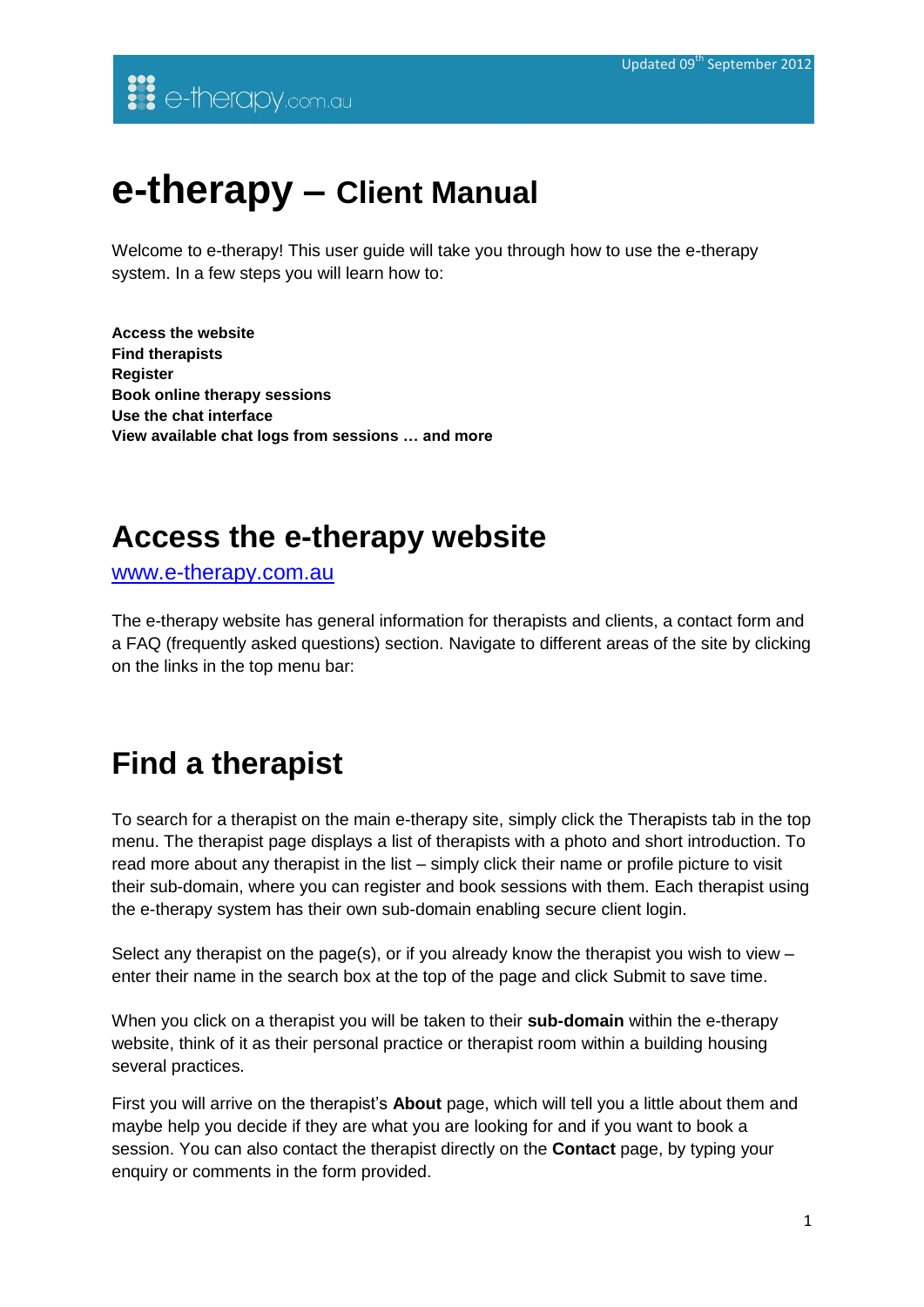If you want to return to the **main e-therapy website** to search other therapists – click the **Home** tab in the menu bar.

# **How to Register**

If you want to book a session you will need to register with the therapist first. You can book sessions with several therapists, though you will need to register with each therapist you want to book sessions with. Simply fill out the registration form, where you enter your contact details and choose a password for your secure login.

When on a therapist's sub-domain you will see a tab in the menu bar: **Clients** Click the Clients tab & select **Register**:



**Next** – simply enter your details on the registration form:

- **1.** Enter your **email** address this will be your **username**. To complete your registration a user confirmation email will be sent to your email address.
- **2.** Select a **password** & confirm by retyping it you will use this whenever you login to book a session, complete questionnaires, or view history with your therapist – so make sure you keep your password in a safe place.
- **3.** Enter your **personal information** in the fields provided.
- **4.** Type the security code you see in the field provided.
- **5.** Make sure you read and tick the box to accept the **Terms and conditions** at the bottom of the registration page.
- **6.** Click the **Submit** button when you have entered all the required information.

Once your registration has been submitted and confirmed, you will receive an activation email with a link to login and activate your account.

Enter your **email address** and **password** in the login box on the right side of the screen.

When you login you will notice that the top menu has changed to include more functions:

#### **The menu tabs in brief:**

- 1. **Home** this takes you to the home page on the main e-therapy site
- 2. **About** this is where you find information about your therapist
- 3. **Profile** this is where you edit your personal information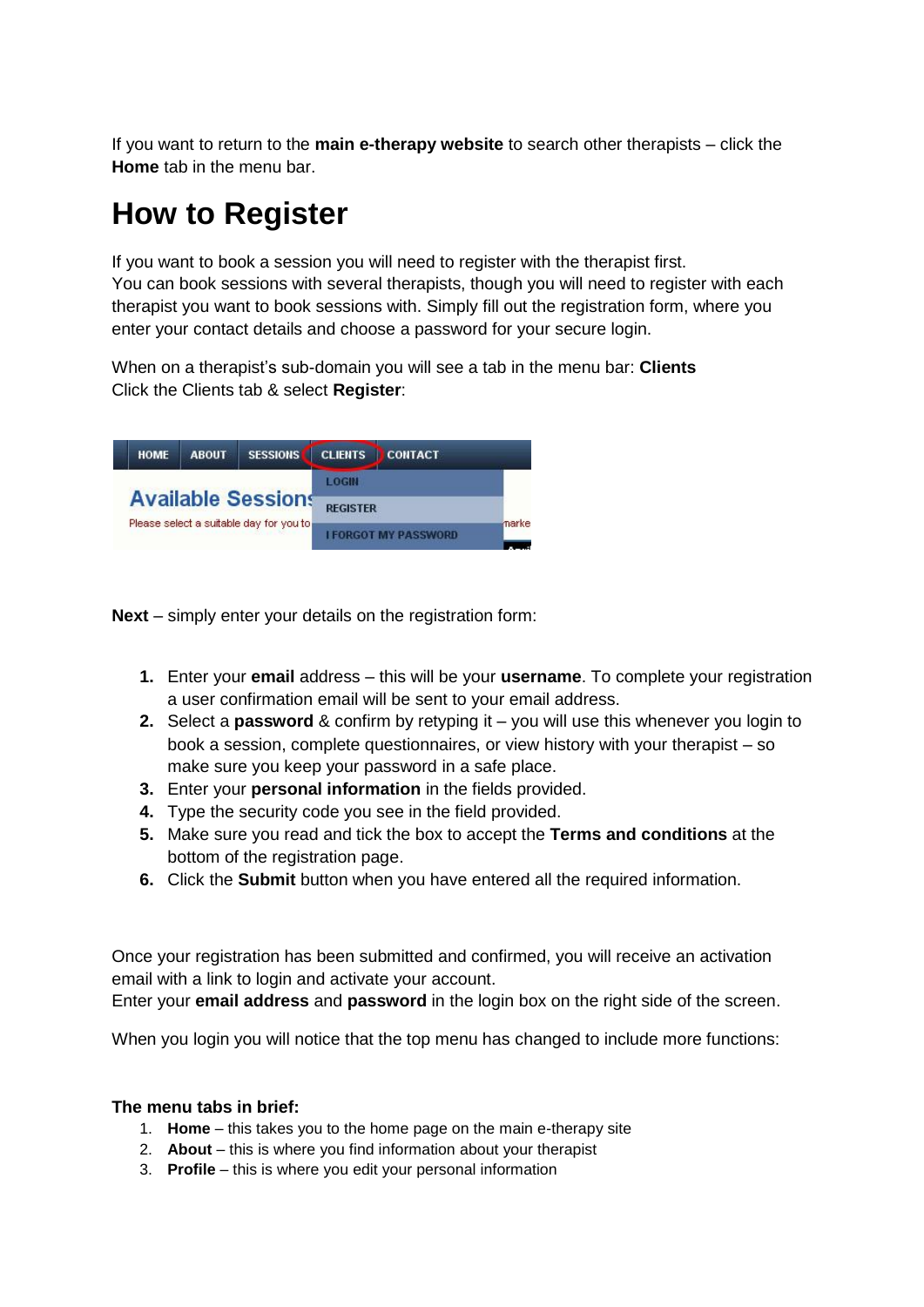- 4. **Sessions** view and book available sessions
- 5. **Logout** click this tab to logout from the system
- 6. **Contact** please feel free to use the form to contact your therapist.

When you login you arrive on the **Sessions** page, which allows you to quickly view available times and book a session with your therapist, but before we go through how to book sessions - we'll have a quick look at customizing your profile:

#### **How to edit your profile**

Click the **Profile** tab in the top menu bar and select the function you require from the dropdown menu:

- **Edit Profile** edit your personal information
- **Change Password** use this to change your password
- **Change Email** use this to update your email address (confirm with password)

#### **Edit Profile**

This page contains your personal information, which you can easily update by typing over the text in the form fields.

If you make changes to your details make sure you click the submit button to save.

Use the change password or change email links to update or change your login information. You will need to confirm changes to email & password with your current password.

**Note:** If you have forgotten your password (prior to login) simply click the **Clients** tab & select **I Forgot My Password**:

Enter your email address and the security code you see on the screen. A password reset will be emailed to you enabling you to login.

### **How to book a session**

Click the **Sessions** tab in the top menu bar. The calendar on the page gives you a quick overview, showing which days have available sessions. You can scroll forward (using the arrows at the top of the calendar) to a different day/week/month. If there are no available times (or none that suit you) you can click the link below the calendar (or in the top menu under the sessions tab) which allows you to request a session.

If you click to request a session – you will arrive on a page with a simple form where you enter your name and preferred session time. The session request will be sent to your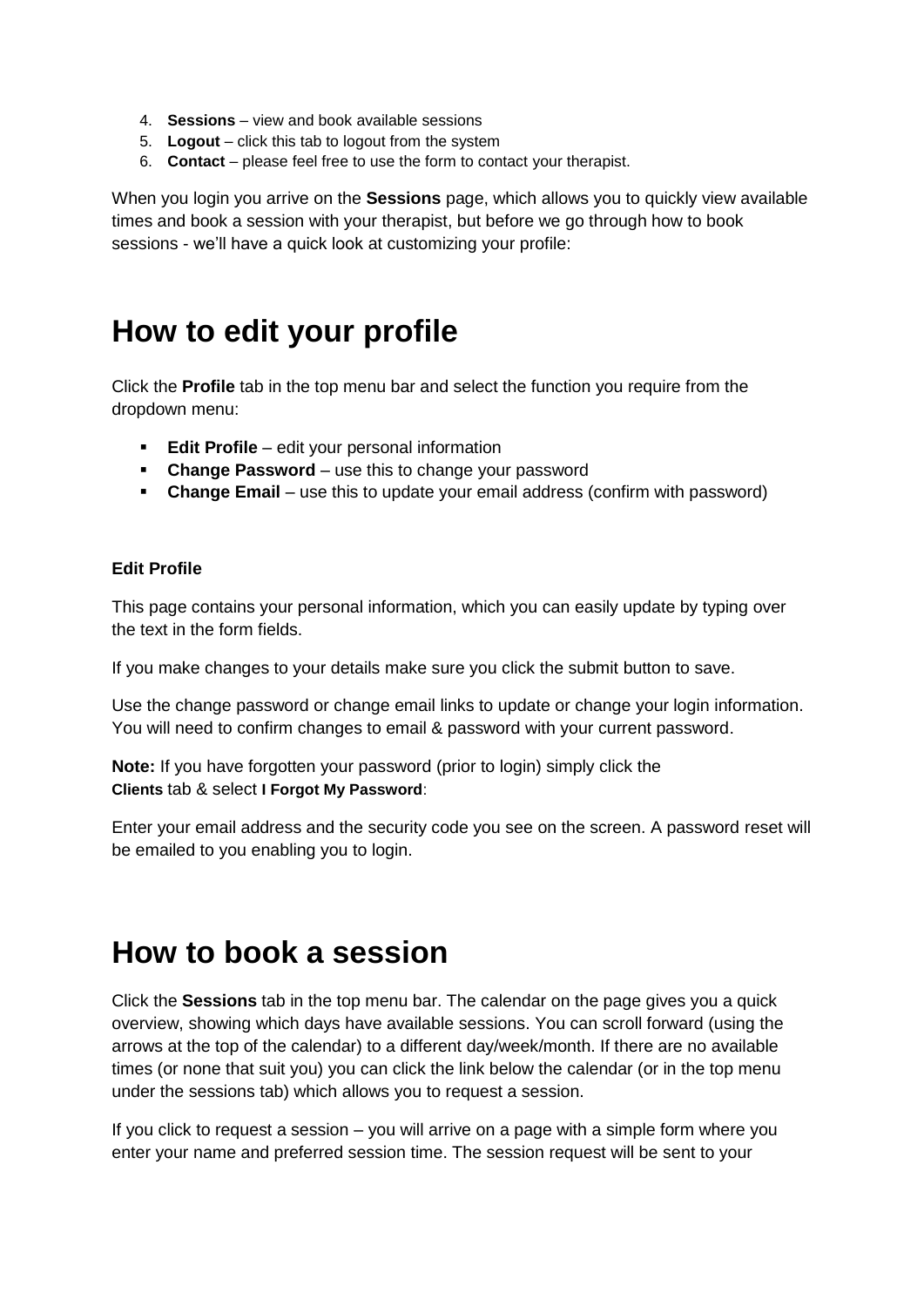therapist where he or she can respond back to you directly.

Follow the steps below to book an available session time:

#### **Available Sessions**

Please select a suitable day for you to book. Days with available sessions are marked.

| 7           | <b>April, 2009</b> |     |         |     |     |     |  |  |
|-------------|--------------------|-----|---------|-----|-----|-----|--|--|
| ¢,          | e                  |     | Today   | ь   | ≫   |     |  |  |
| Sun         | Mon                | Tue | Wed Thu |     | Fri | Sat |  |  |
|             |                    |     |         | 2   | 3   | 4   |  |  |
| 5           | 6                  | 7   | 8       | ا 9 | 10  | 11  |  |  |
| 12          | 13                 | 14  | 15      | 16  | 17  | 18  |  |  |
| 19          | 20                 | 21  | 22      | 23  | 24  | 25  |  |  |
| 26          | 27                 | 28  | 29      | 30  |     |     |  |  |
| Select date |                    |     |         |     |     |     |  |  |

- **1.** Use the calendar to select the date you want to book the session days with available sessions are shaded a darker grey.
- **2.** View & select from available sessions on your chosen day.
- **3.** Click the Book link next to the session you wish to book
- **4.** If your therapist requires payment for the session, you will be forwarded to a secure payment gateway where you can make an online payment using your credit card.
- **5.** You will receive a message on the screen confirming that your session has been booked and you will also be notified via email once the booking is finalised.
- **6.** Make sure you are **logged in** at the time of your session

## **Questionnaires**

Sometimes a therapist will require clients to complete a questionnaire before an online session. A questionnaire is a useful way for a therapist to gather relevant information about their client (you) prior to engaging in an online chat session. Your therapist may use a questionnaire to find out why you are seeking their help, other information, such as your medical history, previous experience with therapy etc. Having insight can assist the therapist in preparing your online chat session, which allows time to be spent more effectively in your session.

If your therapist requires you to complete a questionnaire, you will be prompted before the chat session takes place.

**Confidentiality:** A practitioner may not disclose information obtained in confidences from or about a client unless consent has been given. Client records are to be kept confidential at all times and access restricted to the practitioner or assistant, except: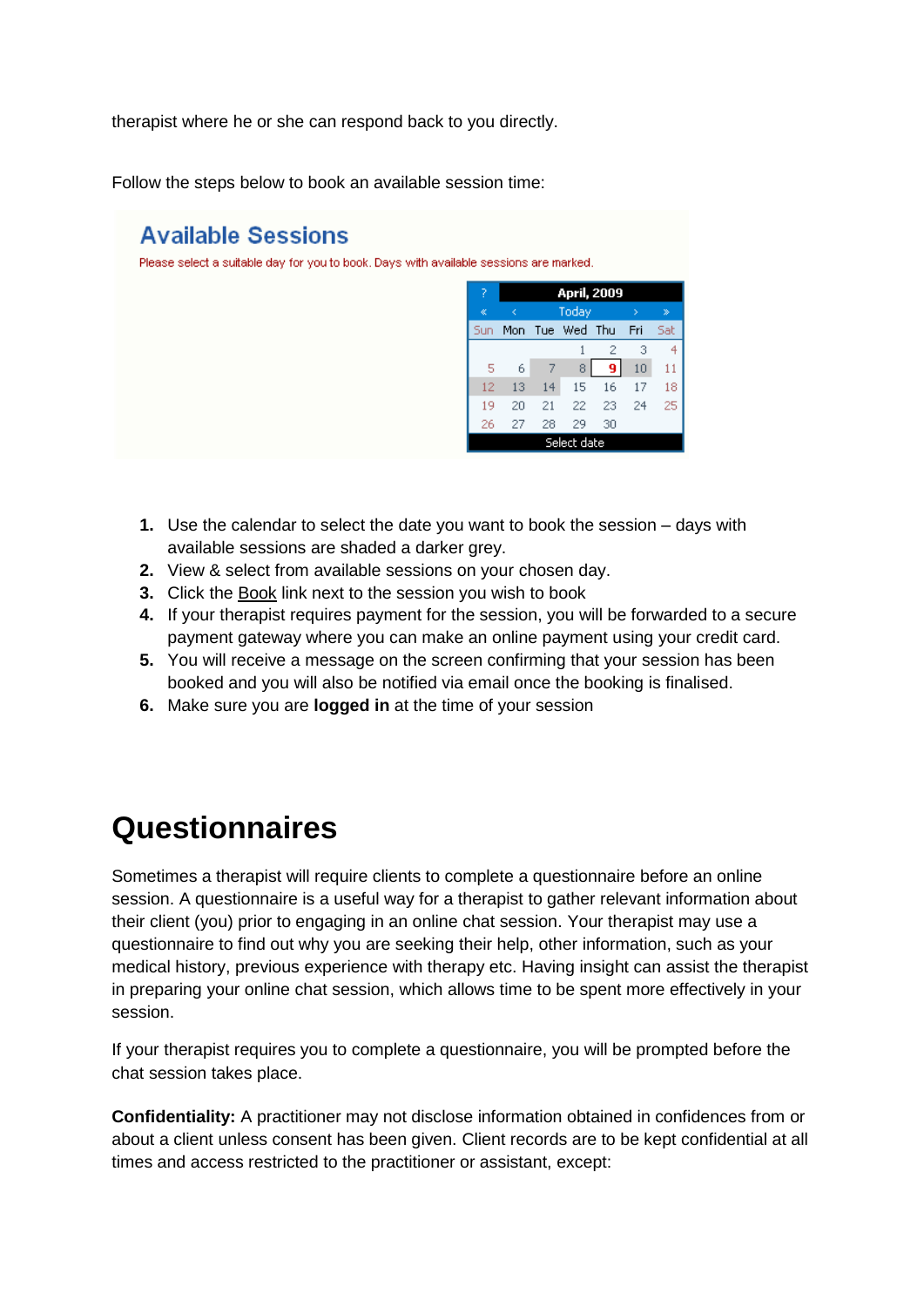(a) In an emergency or other urgent situation where the information may prevent possible injury to the client or other person;

(b) Where required to do so by the law.

### **How to access the chat interface**

For any booked session, you will receive an email, which includes a link to your booked session. Make sure you are online a few minutes before your session is due to start.

Click the sessions tab in the menu bar & select my booked sessions:



When your booked session is due to start, you will see a chat icon next to the booked session. Click the chat icon to open the chat interface & start your session.

### **How the chat interface works**

Once you click the chat icon (link), a chat window will open on your screen.

The larger box in the chat window is where you will be able to read comments posted by yourself and your therapist.

#### **Typing and sending messages:**

The typing area sits just below the chat window. Simply place your curser in the typing area and type your first comment. You can type longer messages than fit in the typing area – the text will move along like a ticker-tape allowing you to see the last words you have typed. You can also click the available emoticons (cartoon faces) to insert them in your message.

To send a message: either click the **send** button or hit the **enter** key on your keyboard.

#### **Reading messages:**

Once your comment is sent your therapist will be able to read it in their identical chat window. The chat window uses a different colour for therapist and client comments (green and black), which makes it easy to see who has written what.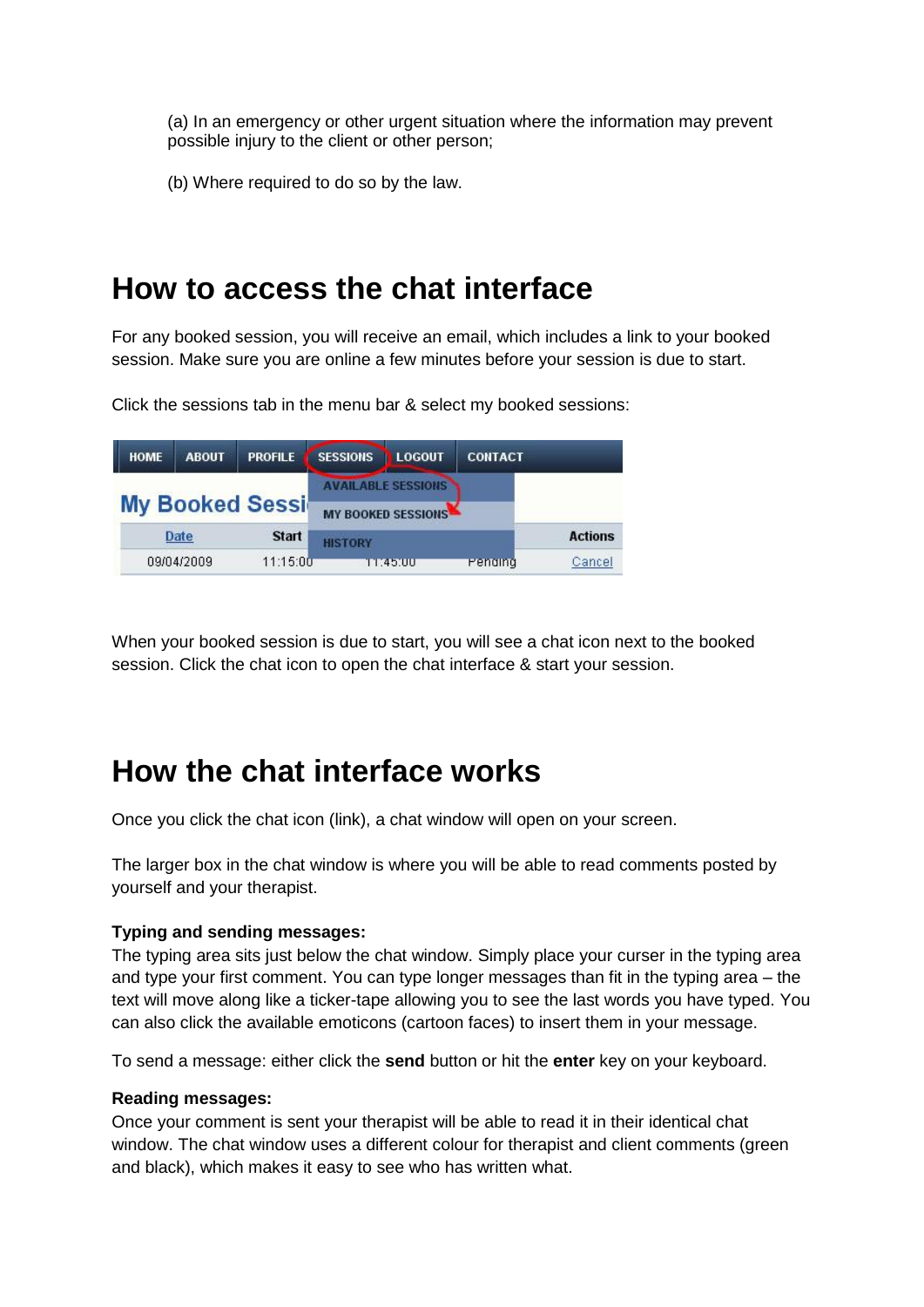Any **system messages** are clearly visible in bold red.

When the chat window fills up with comments a **scrollbar** will appear, if you need to see earlier comments – simply **scroll** up the page.

#### **New Skype feature**

This new e-Therapy feature makes voice and/or video calls possible using Skype. If your therapist offers **Skype calls** with a session, you will see the Skype call button above the chat window.



**To use voice / video call** *(in addition to or instead of the chat window)*: Simply click the **Skype call** button, which will call your therapist using Skype.

**Note:** you must have Skype installed and running on your computer for this feature to work. You will also need a headset or microphone (for voice calls) and/or a webcam (for video calls). You can download the free version from here: <http://www.skype.com/intl/en/get-skype/on-your-computer/windows/downloading/>

#### **Additional features and functions:**

The chat window is very easy to use; it is designed with security and user-friendliness in mind. Simply type your comments, read responses and type more comments. Both client and therapist have a 'count-down' clock at the bottom of the page, which lets both parties know how much time remains in the session.

If you need to take a break, don't worry – the session will remain active for the duration of the booked session. You can go away and come back, without losing the session.

Therapists also have the option to **extend** the session; if your time is almost up and you agree with your therapist to continue the chat session for a bit longer, a system message will let you know that your therapist has extended the session.

Once the session time is up – the session will end automatically.

## **Chat logs**

When an online chat session has been completed, a chat log is saved to the system. If your therapist has made the log available to you – simply navigate to history from the sessions tab in the top menu: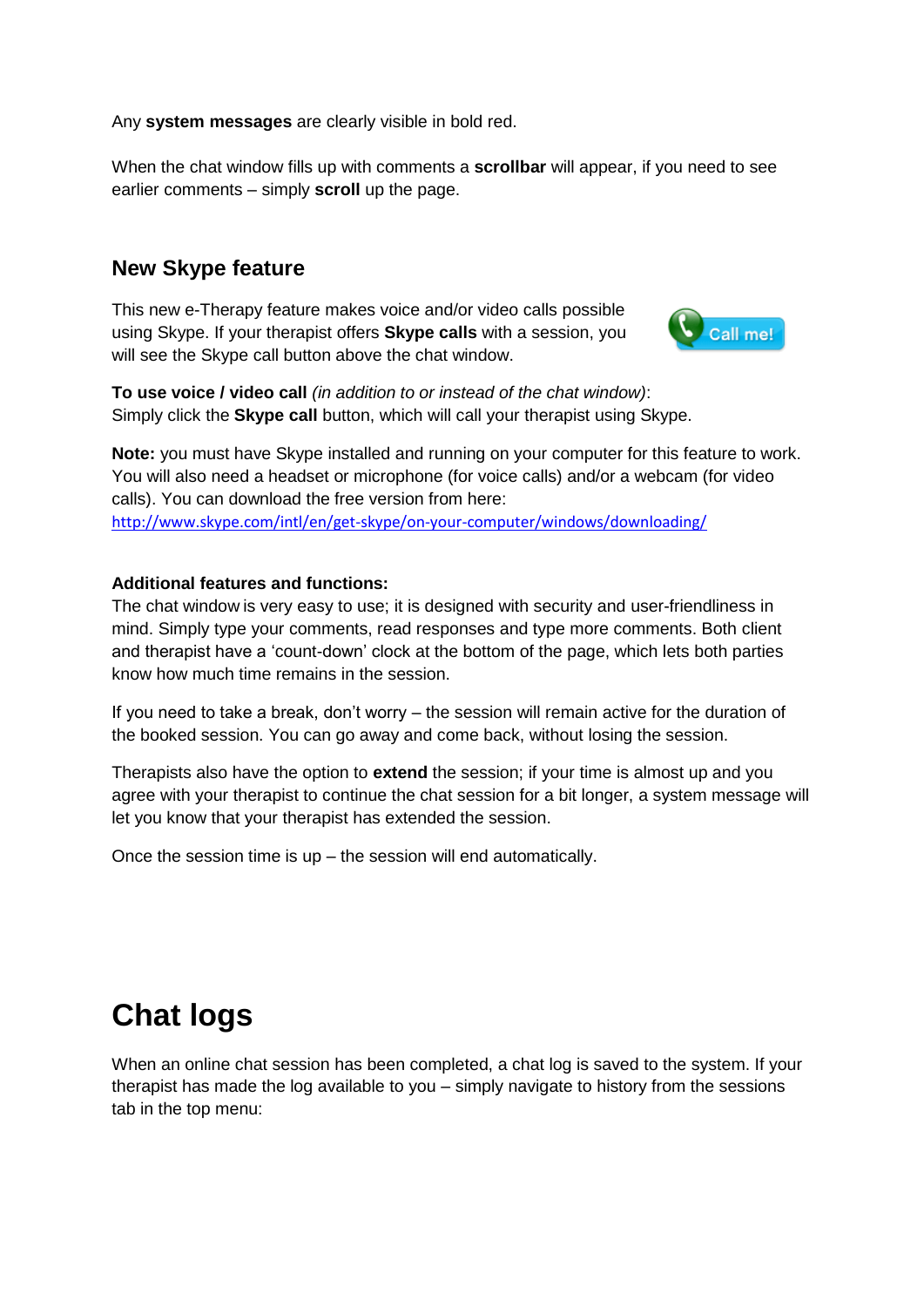

Click the Log link next to the session to view the chat log. The log contains time and date information about the session & a full transcript of all comments posted during the session (use the scrollbar move up and down the transcript).

### **How to cancel a booking:**

If you need to cancel a booking; simply login & navigate to your **my booked sessions** page. Select the session you need to decline and click the Cancel link.

| <b>My Booked Session</b> |          |            |               |                |  |  |  |  |
|--------------------------|----------|------------|---------------|----------------|--|--|--|--|
| Date                     | Start    | <b>End</b> | <b>Status</b> | <b>Actions</b> |  |  |  |  |
| 09/04/2009               | 11:15:00 | 11:45:00   | Pending       | Cancel         |  |  |  |  |
| 09/04/2009               | 12:30:00 | 13:00:00   | Booked        | Cancel         |  |  |  |  |

A new page will open where you can leave a comment for

your therapist explaining your reason for cancelling. Click the Submit button to cancel the booking.

## **More information**

By now we've covered most of the things you need to know in order to register with therapists & book online session. This last section in the user guide covers a few general points:

**1.** Make sure you always **Logout** from the system before leaving your computer